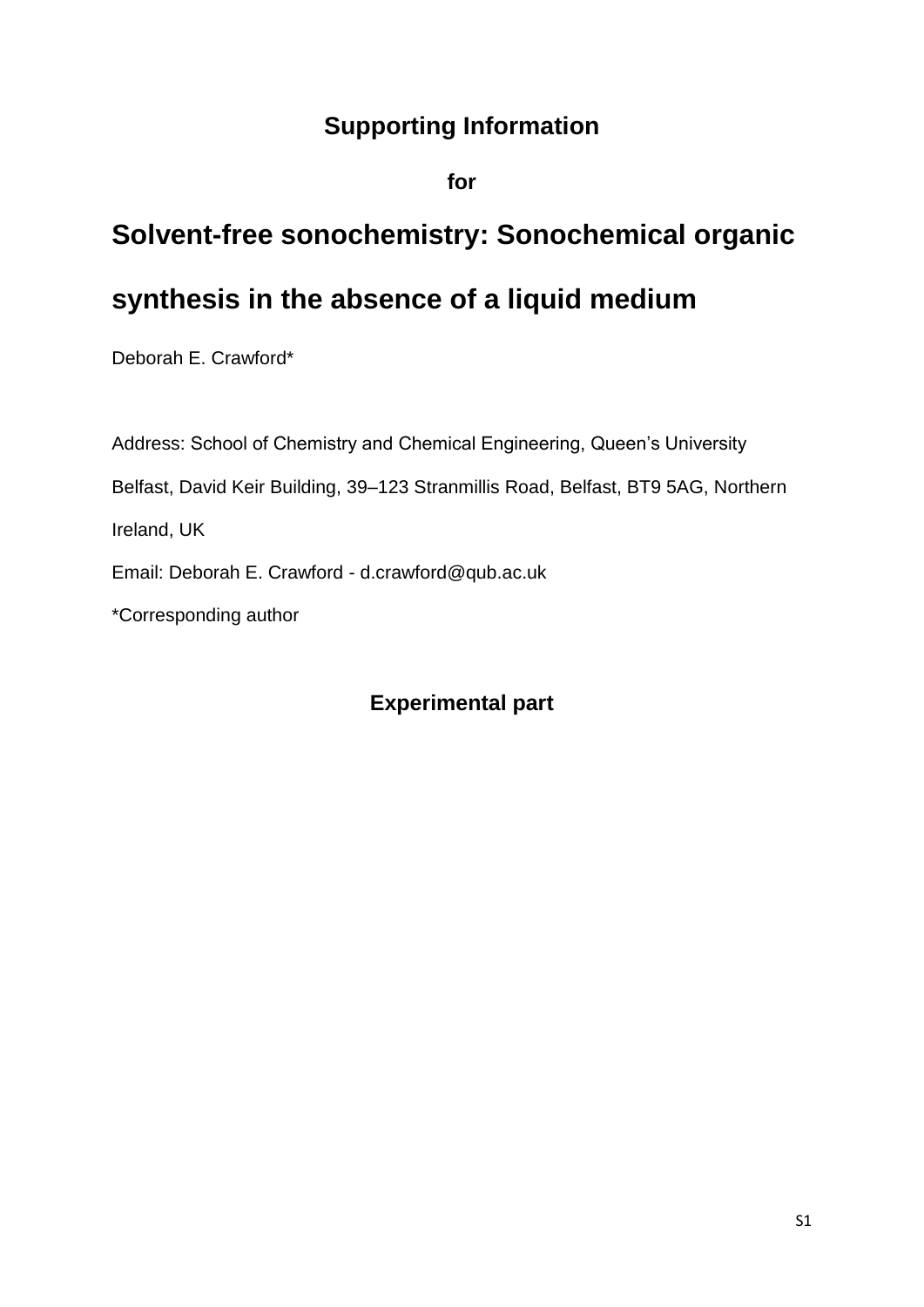#### **1. Experimental details**

All materials were purchased from Sigma-Aldrich UK with >98% purity. The particle size of the reagents was reduced by ball milling each reagent individually, in a 25 cm<sup>3</sup> stainless steel ball mill jar, with a 13.6 g ball bearing, at 25 Hz for 5 minutes (<500 µm) or 10 minutes (<200 µm) (employing a Retsch MM400 vibrational ball mill). The obtained powders were then sieved to obtain the desired particle size. Ultrasonic irradiation was carried out using a standard 35 kHz ultrasound bath. NMR spectroscopy was carried out with a Bruker Advance DPX 300 using CDCl<sub>3</sub> or DMSO- $d_6$  as solvent. Infrared spectroscopy was carried out using a Fourier Transform IR, Perkin Elmer Spectrum 1, with CsI beam splitter - 4000–200 cm<sup>-1</sup> using a pressed KBr disc. X-ray powder diffraction was carried out using a PANanalytical X'Pert Pro diffractometer with Cu Kα radiation.

### **2. Synthesis of 1**

*O*-Vanillin of a particle size <200 µm (0.50 g, 3.29 mmol), 1.2-phenylenediamine of particle size  $\langle 200 \ \mu m (0.36 \ g, 3.29 \ mm)$  and anhydrous Na<sub>2</sub>CO<sub>3</sub> (0.035 g, 0.329 mmol) were mixed in a 25 mL glass vial. The mixture was sonicated at 35 kHz for 10 minutes and then the ultrasonic bath was left to cool back to 25 °C (from ca*.* 30 °C). This process was repeated six times so that the sample was irradiated by ultrasound for 60 minutes. This produced a dark red solid. <sup>1</sup>H NMR spectroscopy was carried out in CDCl<sub>3</sub>.



**Figure S1:**  ${}^{1}$ H NMR spectrum of 1 in CDCl<sub>3</sub>/EtOD.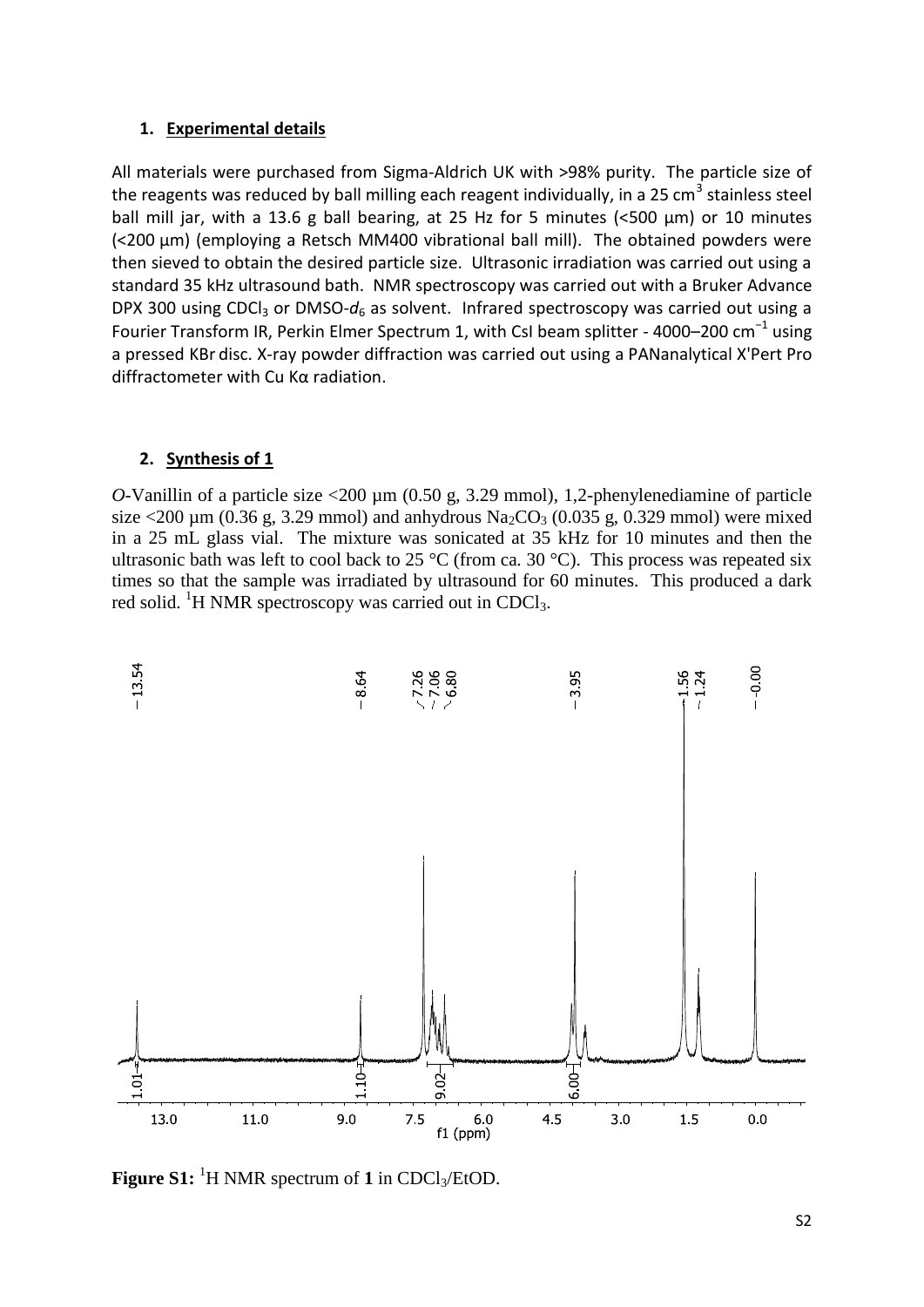

**Figure S2:** PXRD patterns of **1** prepared from solution and ultrasonication.



**Figure S3:** IR spectra of **1** (green – sonication, blue – solution) with an imine stretching band at 1645 cm−1 (with baseline corrected).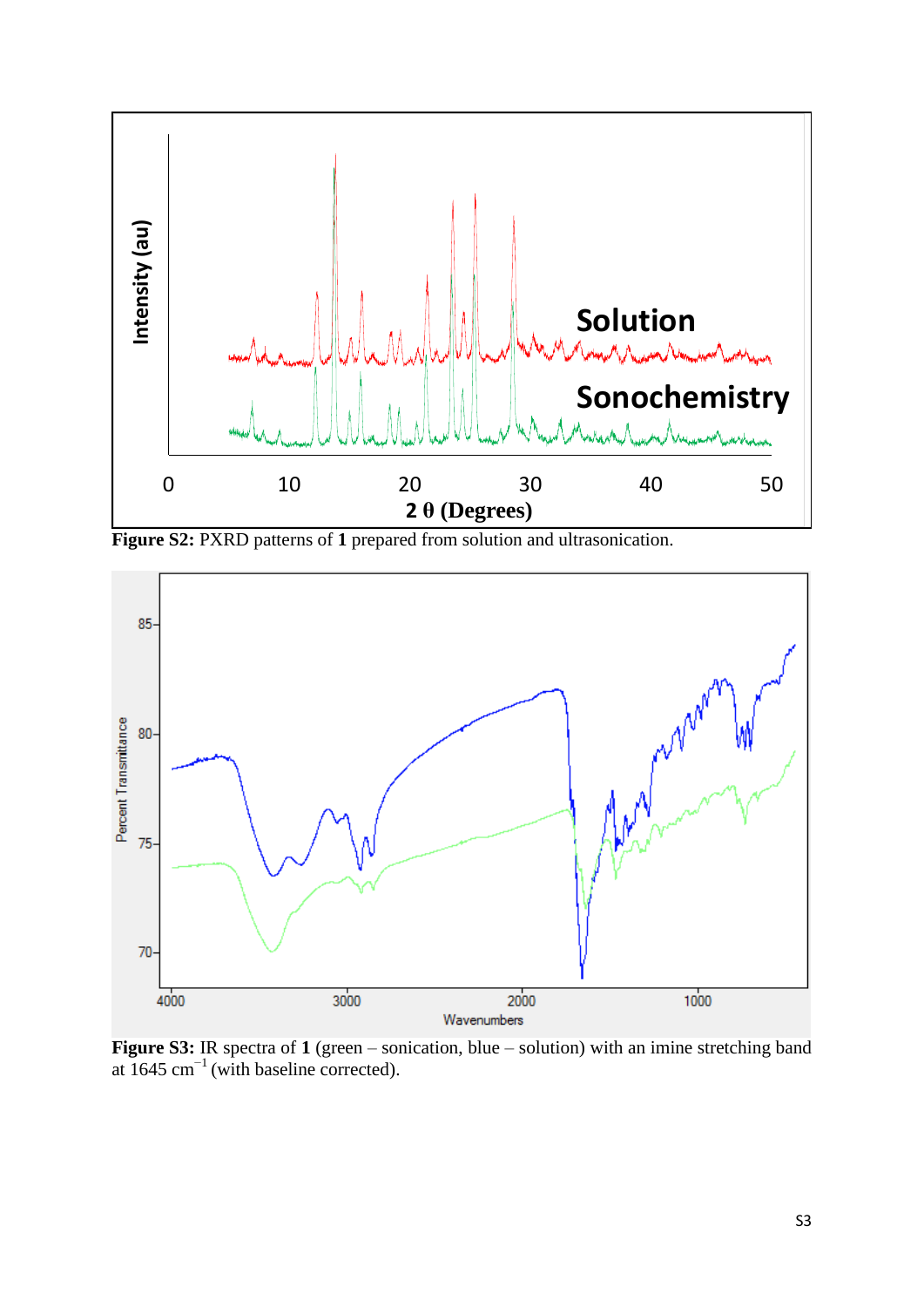#### **3. Synthesis of 2**

Ninhydrin of a particle size  $\langle 200 \mu m (0.50 \text{ g}, 2.81 \text{ mmol})$  and dimedone of particle size  $\langle$ 200 µm (0.39 g, 2.81 mmol) were mixed in a 25 mL glass vial. The mixture was sonicated at 35 kHz for 10 minutes and then the ultrasonic bath was left to cool back to 25 °C (from ca. 30 °C). This process was repeated nine times so that the sample was irradiated by ultrasound for 90 minutes. This produced a pink solid. <sup>1</sup>H NMR spectroscopy was carried out in DMSO- $d_6$ .



**Figure S4:** <sup>1</sup>H NMR spectrum of 2 in DMSO- $d_6$ .